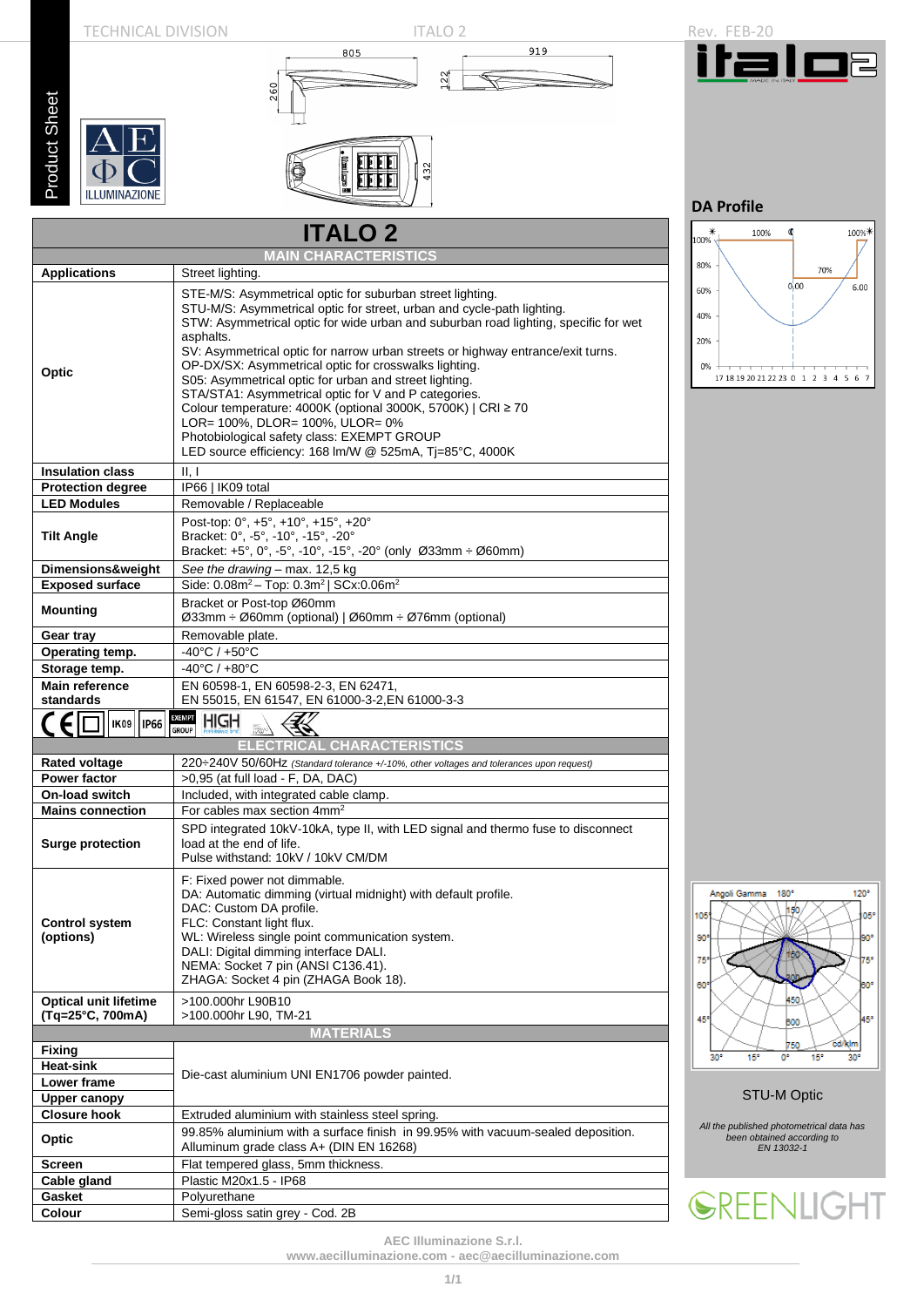

| <b>LUMINAIRE</b>            | <b>OPTIC</b>                              | <b>RATED LUMINAIRE</b><br>FLUX*<br>(Tq=25°C, 4000K, lm) | <b>RATED LUMINAIRE</b><br><b>POWER*</b><br>(Tq=25°C, Vin=230Vac,<br>F/DA/DAC, W) | <b>LUMINAIRE</b><br><b>EFFICACY</b><br>$(Tq=25^{\circ}C, Im/W)$ | <b>RATED LED FLUX*</b><br>(Tj=85°C, 4000K, lm) | <b>RATED LED POWER*</b><br>$(Tj=85^{\circ}C, W)$ |
|-----------------------------|-------------------------------------------|---------------------------------------------------------|----------------------------------------------------------------------------------|-----------------------------------------------------------------|------------------------------------------------|--------------------------------------------------|
| <b>ITALO 2 0F2H1 4.5-4M</b> | <b>S05</b><br>STU-M<br>STU-S<br><b>SV</b> | 7150                                                    | 57                                                                               | 125                                                             | 8736                                           | 52                                               |
| <b>ITALO 2 0F2H1 4.5-5M</b> |                                           | 9430                                                    | 72                                                                               | 130                                                             | 10920                                          | 65                                               |
| ITALO 2 0F2H1 4.5-6M        |                                           | 11110                                                   | 85                                                                               | 130                                                             | 13104                                          | 78                                               |
| <b>ITALO 2 0F2H1 4.5-7M</b> |                                           | 12920                                                   | 99                                                                               | 130                                                             | 15288                                          | 91                                               |
| <b>ITALO 2 0F2H1 4.5-8M</b> |                                           | 14750                                                   | 113                                                                              | 130                                                             | 17472                                          | 104                                              |
| <b>ITALO 2 0F2H1 4.7-4M</b> |                                           | 8990                                                    | 76                                                                               | 118                                                             | 11060                                          | 72                                               |
| ITALO 2 0F2H1 4.7-5M        | <b>S05</b>                                | 11890                                                   | 95                                                                               | 125                                                             | 13825                                          | 90                                               |
| ITALO 2 0F2H1 4.7-6M        | STU-M<br>STU-S                            | 14070                                                   | 114                                                                              | 123                                                             | 16590                                          | 108                                              |
| <b>ITALO 2 0F2H1 4.7-7M</b> | <b>SV</b>                                 | 16290                                                   | 132                                                                              | 123                                                             | 19355                                          | 126                                              |
| ITALO 2 0F2H1 4.7-8M        |                                           | 18580                                                   | 151                                                                              | 123                                                             | 22120                                          | 144                                              |
| ITALO 2 0F3 4.5-4M          | STE-M<br>STE-S<br><b>STW</b>              | 9950                                                    | 76                                                                               | 130                                                             | 11800                                          | 68                                               |
| <b>ITALO 2 0F3 4.5-5M</b>   |                                           | 12720                                                   | 95                                                                               | 133                                                             | 14750                                          | 90                                               |
| ITALO 2 0F3 4.5-6M          |                                           | 15170                                                   | 112                                                                              | 135                                                             | 17700                                          | 108                                              |
| <b>ITALO 2 0F3 4.5-7M</b>   |                                           | 17590                                                   | 131                                                                              | 134                                                             | 20650                                          | 126                                              |
| ITALO 2 0F3 4.5-8M          |                                           | 20030                                                   | 150                                                                              | 133                                                             | 23600                                          | 144                                              |
| ITALO 2 0F3 4.7-4M          | STE-M<br>STE-S<br><b>STW</b>              | 12550                                                   | 102                                                                              | 123                                                             | 14940                                          | 96                                               |
| <b>ITALO 2 0F3 4.7-5M</b>   |                                           | 15950                                                   | 127                                                                              | 125                                                             | 18675                                          | 120                                              |
| ITALO 2 0F3 4.7-6M          |                                           | 19040                                                   | 150                                                                              | 126                                                             | 22410                                          | 144                                              |
| <b>ITALO 2 0F3 4.7-7M</b>   |                                           | 22130                                                   | 175                                                                              | 126                                                             | 26145                                          | 168                                              |
| <b>ITALO 2 0F3 4.7-8M</b>   |                                           | 25180                                                   | 201                                                                              | 125                                                             | 29880                                          | 192                                              |

**AEC Illuminazione S.r.l. [www.aecilluminazione.it](http://www.aecilluminazione.it/) - [aec@aecilluminazione.it](mailto:aec@aecilluminazione.it)**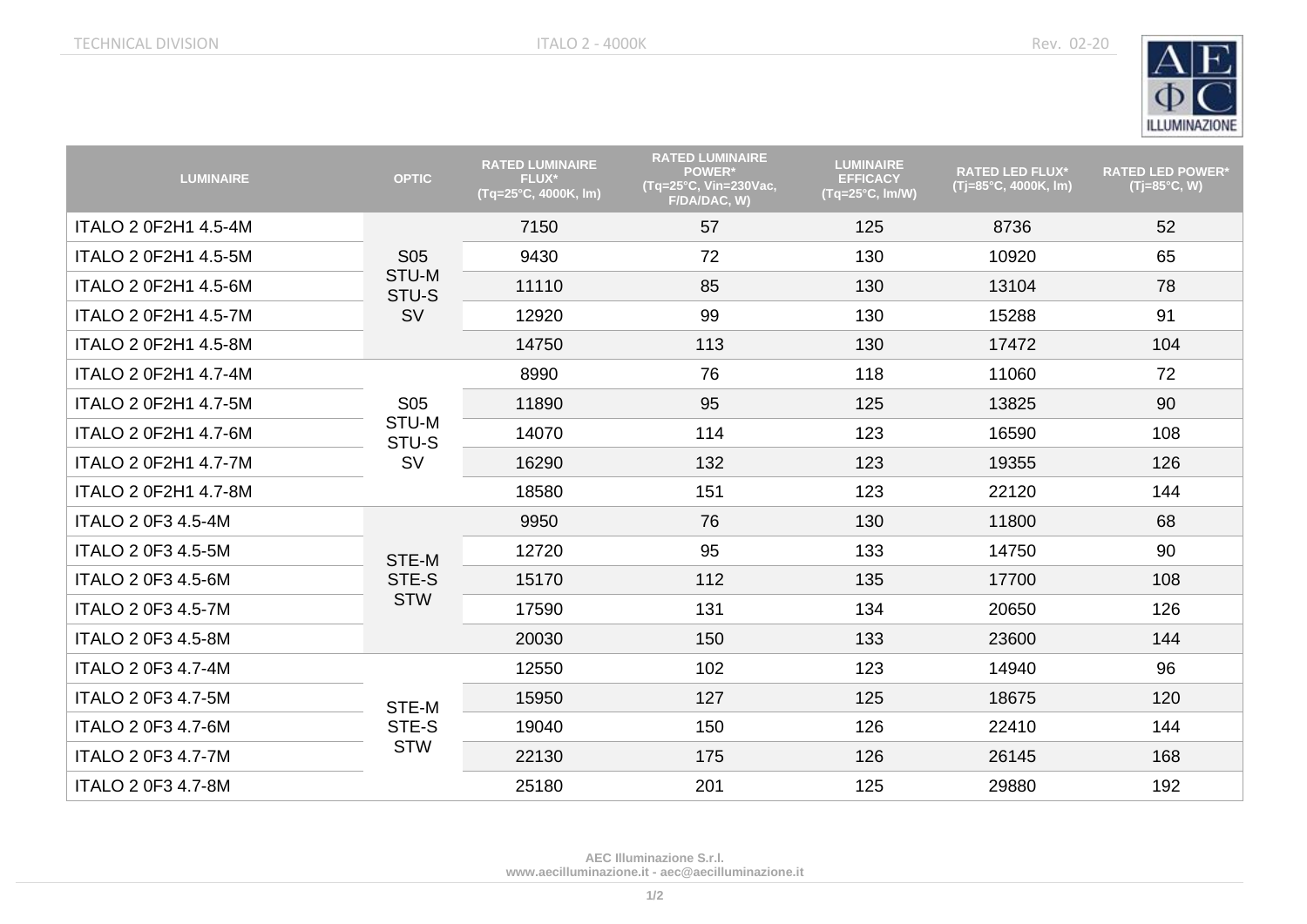

| <b>LUMINAIRE</b>          | <b>OPTIC</b>       | <b>RATED LUMINAIRE</b><br><b>FLUX*</b><br>(Tq=25°C, 4000K, lm) | <b>RATED LUMINAIRE</b><br><b>POWER*</b><br>(Tg=25°C, Vin=230Vac,<br>F/DA/DAC, W) | <b>LUMINAIRE</b><br><b>EFFICACY</b><br>$(Tq=25^{\circ}C, Im/W)$ | <b>RATED LED FLUX*</b><br>$(T=85^{\circ}C, 4000K, Im)$ | <b>RATED LED POWER*</b><br>$(Tj=85^{\circ}C, W)$ |
|---------------------------|--------------------|----------------------------------------------------------------|----------------------------------------------------------------------------------|-----------------------------------------------------------------|--------------------------------------------------------|--------------------------------------------------|
| <b>ITALO 2 0F6 4.5-2M</b> | OP-DX<br>OP-SX     | 9950                                                           | 76                                                                               | 130                                                             | 11802                                                  | 70                                               |
| <b>ITALO 2 0F6 4.5-3M</b> |                    | 15170                                                          | 112                                                                              | 135                                                             | 17703                                                  | 105                                              |
| ITALO 2 0F6 4.5-4M        |                    | 20030                                                          | 150                                                                              | 133                                                             | 23604                                                  | 140                                              |
| <b>ITALO 2 0F6 4.7-2M</b> | OP-DX<br>OP-SX     | 12550                                                          | 102                                                                              | 123                                                             | 14940                                                  | 94                                               |
| <b>ITALO 2 0F6 4.7-3M</b> |                    | 19040                                                          | 150                                                                              | 126                                                             | 22410                                                  | 141                                              |
| <b>ITALO 2 0F2 4.5-4M</b> | <b>STA</b><br>STA1 | 6140                                                           | 51                                                                               | 120                                                             | 7868                                                   | 48                                               |
| <b>ITALO 2 0F2 4.5-5M</b> |                    | 8280                                                           | 64                                                                               | 129                                                             | 9835                                                   | 60                                               |
| <b>ITALO 2 0F2 4.5-6M</b> |                    | 9730                                                           | 76                                                                               | 128                                                             | 11802                                                  | 72                                               |
| <b>ITALO 2 0F2 4.5-7M</b> |                    | 11310                                                          | 88                                                                               | 128                                                             | 13769                                                  | 84                                               |
| <b>ITALO 2 0F2 4.5-8M</b> |                    | 12930                                                          | 100                                                                              | 129                                                             | 15736                                                  | 96                                               |
| <b>ITALO 2 0F2 4.7-4M</b> | <b>STA</b><br>STA1 | 7720                                                           | 67                                                                               | 114                                                             | 9960                                                   | 64                                               |
| ITALO 2 0F2 4.7-5M        |                    | 10440                                                          | 85                                                                               | 122                                                             | 12450                                                  | 80                                               |
| <b>ITALO 2 0F2 4.7-6M</b> |                    | 12330                                                          | 101                                                                              | 122                                                             | 14940                                                  | 96                                               |
| <b>ITALO 2 0F2 4.7-7M</b> |                    | 14270                                                          | 117                                                                              | 121                                                             | 17430                                                  | 112                                              |
| <b>ITALO 2 0F2 4.7-8M</b> |                    | 16280                                                          | 134                                                                              | 121                                                             | 19920                                                  | 128                                              |

*\*RATED LUMINAIRE FLUX / RATED LUMINAIRE POWER: Rated data obtained in laboratory. \*RATED LED FLUX / RATED LED POWER: Rated data extrapolated from LED manufacturer datasheet.*

*The characteristics of the product listed above are subjected to change without notice.*

*Values indicated in this technical sheet are to be considered rated values subject to a tolerance of +/-5%.*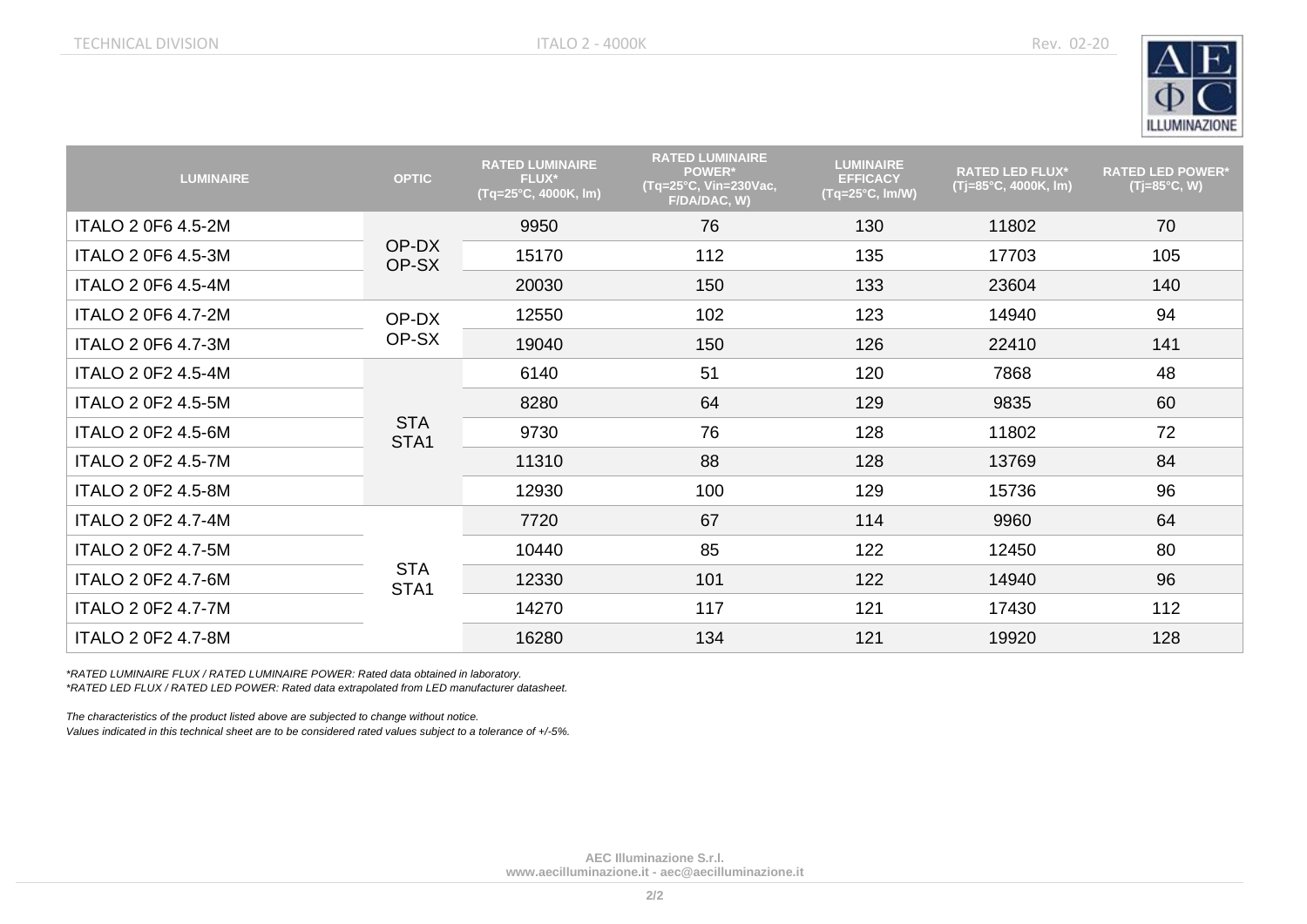

| <b>LUMINAIRE</b>            | <b>OPTIC</b>                 | <b>RATED LUMINAIRE</b><br><b>FLUX*</b><br>(Tq=25°C, 3000K, lm) | <b>RATED LUMINAIRE</b><br><b>POWER*</b><br>(Tq=25°C, Vin=230Vac,<br>F/DA/DAC, W) | <b>LUMINAIRE</b><br><b>EFFICACY</b><br>$(Tq=25^{\circ}C, Im/W)$ | <b>RATED LED FLUX*</b><br>(Tj=85°C, 3000K, lm) | <b>RATED LED POWER*</b><br>$(Tj=85^{\circ}C, W)$ |
|-----------------------------|------------------------------|----------------------------------------------------------------|----------------------------------------------------------------------------------|-----------------------------------------------------------------|------------------------------------------------|--------------------------------------------------|
| ITALO 2 0F2H1 3.5-4M        | <b>S05</b><br>STU-M<br>STU-S | 6650                                                           | 57                                                                               | 117                                                             | 8124                                           | 52                                               |
| ITALO 2 0F2H1 3.5-5M        |                              | 8770                                                           | 72                                                                               | 122                                                             | 10156                                          | 65                                               |
| ITALO 2 0F2H1 3.5-6M        |                              | 10330                                                          | 85                                                                               | 122                                                             | 12187                                          | 78                                               |
| ITALO 2 0F2H1 3.5-7M        | <b>SV</b>                    | 12020                                                          | 99                                                                               | 121                                                             | 14218                                          | 91                                               |
| ITALO 2 0F2H1 3.5-8M        |                              | 13720                                                          | 113                                                                              | 121                                                             | 16249                                          | 104                                              |
| ITALO 2 0F2H1 3.7-4M        |                              | 8360                                                           | 76                                                                               | 110                                                             | 10286                                          | 72                                               |
| ITALO 2 0F2H1 3.7-5M        | S <sub>05</sub>              | 11060                                                          | 95                                                                               | 116                                                             | 12857                                          | 90                                               |
| ITALO 2 0F2H1 3.7-6M        | STU-M<br>STU-S               | 13090                                                          | 114                                                                              | 115                                                             | 15429                                          | 108                                              |
| <b>ITALO 2 0F2H1 3.7-7M</b> | <b>SV</b>                    | 15150                                                          | 132                                                                              | 115                                                             | 18000                                          | 126                                              |
| ITALO 2 0F2H1 3.7-8M        |                              | 17280                                                          | 151                                                                              | 114                                                             | 20572                                          | 144                                              |
| <b>ITALO 2 0F3 3.5-4M</b>   | STE-M<br>STE-S<br><b>STW</b> | 9250                                                           | 76                                                                               | 122                                                             | 10974                                          | 72                                               |
| ITALO 2 0F3 3.5-5M          |                              | 11830                                                          | 95                                                                               | 125                                                             | 13718                                          | 90                                               |
| ITALO 2 0F3 3.5-6M          |                              | 14110                                                          | 112                                                                              | 126                                                             | 16461                                          | 108                                              |
| <b>ITALO 2 0F3 3.5-7M</b>   |                              | 16360                                                          | 131                                                                              | 125                                                             | 19205                                          | 126                                              |
| <b>ITALO 2 0F3 3.5-8M</b>   |                              | 18630                                                          | 150                                                                              | 124                                                             | 21948                                          | 144                                              |
| <b>ITALO 2 0F3 3.7-4M</b>   | STE-M<br>STE-S<br><b>STW</b> | 11670                                                          | 102                                                                              | 114                                                             | 13894                                          | 96                                               |
| ITALO 2 0F3 3.7-5M          |                              | 14830                                                          | 127                                                                              | 117                                                             | 17368                                          | 120                                              |
| ITALO 2 0F3 3.7-6M          |                              | 17710                                                          | 150                                                                              | 118                                                             | 20841                                          | 144                                              |
| <b>ITALO 2 0F3 3.7-7M</b>   |                              | 20580                                                          | 175                                                                              | 118                                                             | 24315                                          | 168                                              |
| ITALO 2 0F3 3.7-8M          |                              | 23420                                                          | 201                                                                              | 117                                                             | 27788                                          | 192                                              |

**AEC Illuminazione S.r.l. [www.aecilluminazione.it](http://www.aecilluminazione.it/) - [aec@aecilluminazione.it](mailto:aec@aecilluminazione.it)**